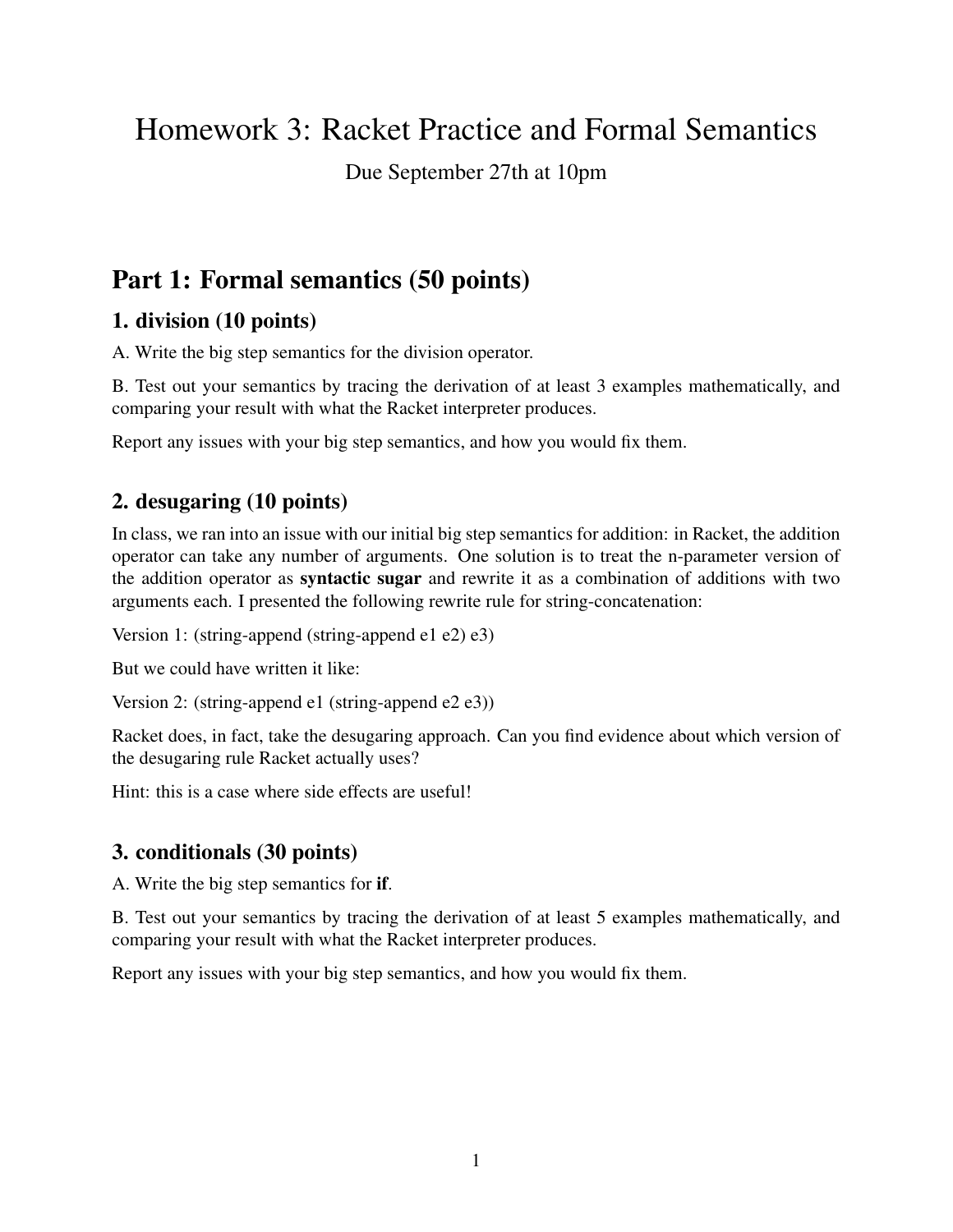## Part 2: Racket practice (50 points)

## 4. tail-recursive product of digits (10 points)

Write a tail-recursive function that takes a number and returns the product of its digits. Call it digits-product.

Your solution does not need to handle negative numbers or decimals.

For example:

```
> (digits-product 123)
```
6

### 5. is-sorted? (10 points)

Write a function called **is-sorted?** that checks whether a list is sorted. It should return true if the list is a sorted list of strings or a sorted list of numbers, but false if the elements are not in order or if the list contains heterogenous datatypes.

For example:

```
> (is-sorted? (list 1 2 3))
```
#t

```
> (is-sorted? (list 1 "cat" 3))
```
#f

## 6. Merge sort (30 points)

Implement merge sort in Racket. You may not use any built-in sorting functions, but you may find the built-in functions floor and take helpful. Floor rounds a number down to the nearest integer, and take returns a portion of a list.

You will probably want to define a couple of helper functions, which you can either define above your main merge-sort function, or within the body using letrec.

Hint: you may find it easier to first implement a version of merge sort that always partitions a single element apart from the rest of the list, and then rewrite your function to divide the list in half once you have the rest working.

The algorithm for merge-sort is sketched below.

Split the list in half.

Keep dividing each sublist into smaller and smaller lists until each list consists of a single element. Those lists are sorted.

Merge pairs of lists back together, making sure that each merge operation returns a sorted list.